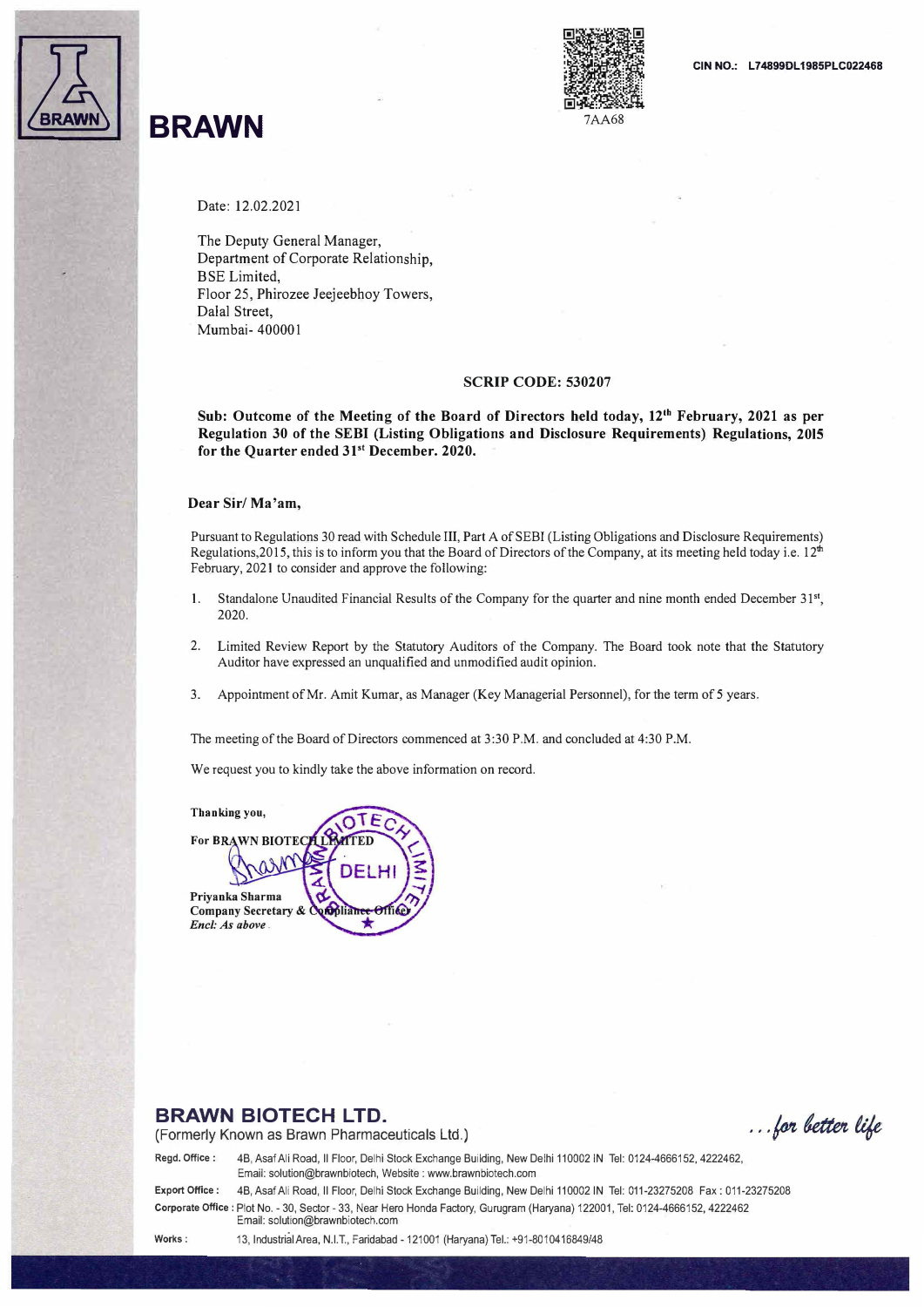

# **BRAWN**



|                      |                                                                                               |               | BRAWN BIOTECH LIMITED     |                   |                          |                          |             |
|----------------------|-----------------------------------------------------------------------------------------------|---------------|---------------------------|-------------------|--------------------------|--------------------------|-------------|
|                      |                                                                                               |               | CIN:L74899DL1985PLC022468 |                   |                          |                          |             |
|                      | REGD, OFFICE: 4B, Asaf All Road, II Floor, Delhi Stock Exchange Building, New Delhi 110002    |               |                           |                   |                          |                          |             |
|                      | STATEMENT OF STANDALONE UN-AUDITED FINANCIAL RESULTS FOR THE QUARTER ENDED 31st UECEMBER 2020 |               |                           |                   | <b>Nine Months ended</b> |                          | Rs. In Lacs |
| Sr.                  | Particulars                                                                                   | Quarter ended |                           |                   | 31.12.2020               |                          | Year Ended  |
|                      |                                                                                               | 31.12.2020    | 30.09.2020                | 31,12.2019        |                          | 31.12.2019               | 31.03.2020  |
|                      |                                                                                               | Un-audited    | <b>Un-audited</b>         | <b>Un-audited</b> | Um-andlted               | <b>Un-audited</b>        | Audited     |
|                      | Revenue from operations                                                                       |               |                           |                   |                          |                          |             |
|                      | <b>Revenue from operations</b>                                                                | 1478.22       | 969.95                    | 1322.29           | 3.191.40                 | 4,294.97                 | 4.961.62    |
|                      | <b>Other Income</b>                                                                           | 0.03          |                           | 1.72              | 0.08                     | 6.21                     | 17.09       |
|                      | <b>Total Revenue</b>                                                                          | 1478.26       | 969.95                    | 1324.01           | 3191.48                  | 4301.18                  | 4978.71     |
| $\mathbf{z}$         | <b>Expenses</b>                                                                               |               |                           |                   |                          |                          |             |
| a                    | Cost of material consumed                                                                     | $\leq$        |                           | ÷                 |                          | ÷                        |             |
| $\mathbf b$          | Purchase of stock-in-trade                                                                    | 1488.68       | 867.37                    | 1191.42           | 3,050.30                 | 3,802.90                 | 4.215.31    |
|                      | Change in inventories of finished goods, work in progress and stock in trade                  | (139.26)      | (6.15)                    | (32.07)           | (148.66)                 | (25.11)                  | (5.02)      |
| d                    | <b>Employee Benefit expenses</b>                                                              | 61.15         | 64.69                     | 116.11            | 166.45                   | .224.01                  | 308.28      |
| e                    | Depreciation and amortisation expenses                                                        | 0.80          | 0.90                      | 0.96              | 2.58                     | 2.55                     | 3.47        |
|                      | <b>Finance Cost</b>                                                                           | 0.23          | 1.24                      | 0.52              | 1.72                     | 3.28                     | 4.94        |
| $\mathbf{g}$         | Other expenses                                                                                | 48.42         | 33.52                     | 41.83             | 113.93                   | 173.31                   | 369.75      |
|                      | <b>Total Expenses</b>                                                                         | 1460.01       | 961.57                    | 1318.77           | 3186.31                  | 4180.94                  | 4896.73     |
|                      | Profit from Operation before Other Income, exceptional and extra-ordinary<br>items (1-2)      | 18.24         | 8.37                      | 5.24              | 5.17                     | 120.24                   | 81.98       |
| $\ddot{\phantom{1}}$ | <b>Other Income</b>                                                                           |               |                           |                   |                          |                          |             |
| $\mathsf{s}$         | Profit from ordinary activities before exceptional items (3-4)                                | 18.24         | 8.37                      | 5.24              | 5.17                     | 120.24                   | 81.98       |
| $\sigma$             | <b>Excentional Items</b>                                                                      | $\sim$        |                           |                   |                          |                          |             |
|                      | Profit from ordinary activities before tax (5-6)                                              | 18.24         | 8.37                      | 5.24              | 5.17                     | 120.24                   | 81.98       |
| $\mathbf{B}$         | <b>Tax Expenses</b>                                                                           |               |                           | 1.56              | $\sim$                   | 28.84                    | 22.85       |
|                      | Profit (Loss) for the period from continuing uperations (7-8)                                 | 18.24         | 8.37                      | 3.68              | 5.17                     | 91.40                    | 59.13       |
| 10                   | Profit/(loss) from discontinuing operations                                                   | $\sim$        | ۰.                        | $\sim$            | $\sim$                   | ÷                        | $\sim$      |
| 11                   | Tax expense of discontinuing operations                                                       | $\sigma$ .    | ×.                        | 각                 | $\sim$                   | $\overline{\phantom{a}}$ | $\sim$      |
| 12                   | Profit/(loss) from Discontinuing operations (after tax) (10-11)                               | $\sim$        | ×                         | n.                | <b>ALC</b>               | ×.                       | i a         |
| 13                   | Profit (Loss) for the period (9+12)                                                           | 18.24         | 8.37                      | 3.68              | 5.17                     | 91.40                    | 59.13       |
|                      | 14 Other Comprehensive Income                                                                 | (0.09)        | (0.17)                    | 0.96              | (6.67)                   | (7.07)                   | 1.30        |
|                      | <b>Total Comprensive Income</b>                                                               | 18.15         | 8.20                      | 4.64              | (1.50)                   | 84.32                    | 60.43       |
|                      | 15 Details of equity share capital                                                            | 300.03        | 300.03                    | 300.03            | 300.03                   | 300.03                   | 300.03      |
|                      | Paid-up equity share capital                                                                  |               |                           |                   | $\sim$                   |                          |             |
|                      | Face value of equity share capital                                                            |               |                           |                   | $\sim$                   |                          |             |
|                      | 16 Reserve excluding Revaluation Reserve                                                      |               |                           |                   | $\alpha$ :               |                          |             |
| 17                   | <b>Earnings per share</b>                                                                     |               |                           |                   | $\sim$                   |                          |             |
|                      | Basic earnings per share<br>$\mathcal{F}$ :                                                   | 0.60          | 0.27                      | 0.15              | (0.05)                   | 2.81                     | 2.01        |
|                      | Diluted earnings per share                                                                    | 0.60          | 0.27                      | 0.15              | (0.05)                   | 2.81                     | 2.01        |
| li                   |                                                                                               |               |                           |                   |                          |                          |             |

NOTES:

Results for the quarter ended on 31st December, 2020 were reviewed by the Audit committee and then approve by the Board of Directors at their meeting held on 12 February, 2021.  $\mathbf{1}$ 

The Statutory Auditors carried out the limited review for quarter ended 31st December, 2020. The management has exercised necessary due diligence to ensure that the linancial results provided a true and fair view of i  $\overline{2}$ 

affairs.<br>The above results have been prepared in compliance with the recognition and measurement principles of the Companies (Indian Accounting Standards) Rules, 2015 (Ind AS), as aniended by the Companies (Indian Account  $\overline{3}$ Standards) [Amendment rules], 2016 prescribed under Section 133 of the companies Act, 2013 and other recognized accounting practices and policies to the extent applicable.

 $\overline{a}$ The Company is engaged primarily in the business of Pharmaceuticals. Accordingly, there is no separate reportable segments as per Ind-AS 108 dealing with Operating Segments.

5 The above Standalone Un- audited Financial Results for the quarter ended on 31-12-2020 are available on company's website www.brawnbiotech.com and BSE website www.bseindia.com

Previous year / period ligures have been regrouped / rearranged, wherever necessary to make them comparable with the current period figures.  $\mathbf 6$ 



**BRAWN BIOTECH LTD.** 

... for better life.

(Formerly Known as Brawn Pharmaceuticals Ltd.)

Email: solution@brawnbiotech.com

Regd. Office : 4B, Asaf Ali Road, Il Floor, Delhi Stock Exchange Building, New Delhi 110002 IN Tel: 0124-4666152, 4222462, Email: solution@brawnbiotech.com, Website : www.brawnbiotech.com

Export Office :

4B, Asaf Ali Road, Il Floor, Delhi Stock Exchange Building, New Delhi 110002 IN Tel: 011-23275208 Fax: 011-23275208 Corporate Office : Plot No. - 30, Sector - 33, Near Hero Honda Factory, Gurugram (Haryana) 122001, Tel.: 0124-4666152, 4222462

Works:

13, Industrial Area, N.I.T., Faridabad -121001 (Haryana) Tel.: +91 - 8010416849/48